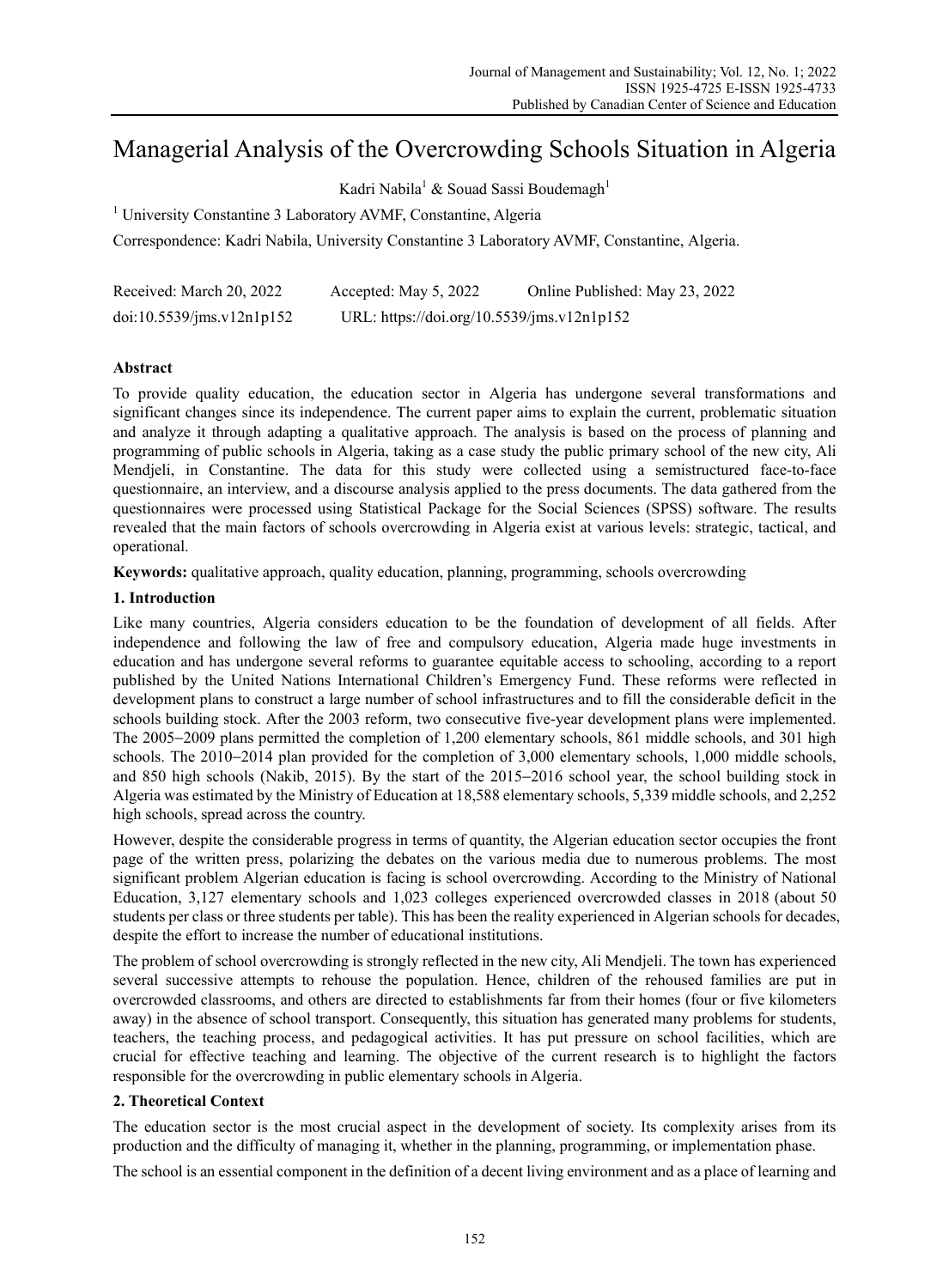sharing of knowledge and values. According to the recommendations of the United Nations Educational, Scientific and Cultural Organization, the teacher/student ratio should be 1:25 to ensure quality education for everyone. Many public schools in the world suffer from overcrowding. This confirms that the quality of education that students receive is not consistent with international standards. School overcrowding has been discussed by many education policy researchers and decision makers, but it has not received the same attention as other education topics such as education quality, attainment, early childhood education, and the effects on the teacher, performance, and students.

Moreover, the literature on the subject reveals that class size is related to the issue of overcrowding. The problem has been studied in depth by the experimental Tennessee STAR study, whose results suggest that the effects of class size persist for at least five years and remain influential enough to be essential for educational policy. Thus, having small classes in the early years appears to have lasting benefits (Nye et al., 1999).

#### *2.1 Overcrowded Classrooms*

A school is overcrowded when the number of students enrolled in the school is greater than the number of students the school is designed to accommodate. An overcrowded classroom is a classroom where the student/teacher ratio exceeds the recommendation of a given country's education policy. In developed countries, having over 20 to 30 students per teacher is considered overcrowding. However, in developing countries, it is considered normal. Even if students are provided with extensive information and useful life experiences (Shah & Inamullah, 2012), noisy environments lead to poor listening. They affect the reading ability and the instruction of teachers versus a quieter environment that ensures good listening (Shah & Inamullah, 2012).

#### *2.2 The Causes of Class Overcrowding*

School overcrowding has become a universal dilemma, with differential rates and causes in different countries. In California, the reasons for public school overcrowding are the transfer of responsibility for new school construction from state to local governments. Although the state has increased funding for such construction, the funding available to localities is inadequate with the state's enormous growth in numbers, rapid increase in the school-age population, and reduction in classroom size (Ready et al., 2004).

In South Africa, the reasons associated with overcrowded classrooms are the lack of school infrastructure and the inequality that persists in the education system. The lack of infrastructure is attributed to two reasons: the politicization of education through the union leaders who play politicians when they engage in departments, and the total lack of accountability in the overall education system (Masemola, 2010). Researchers have argued that overcrowded classes are due to the lack of school infrastructure. Additionally, the basic institutions of education take too long to build schools or repair damaged ones. Furthermore, the shortage of teachers and principals who seek to increase the enrolment of their schools to improve their salaries is also a factor that leads to overcrowded classes. In Pakistan, public schools are overcrowded because of population growth, resource limitations, and budget constraints (Khan & Iqbal, 2012). Similarly, large classes in Nigeria are associated with the government's policy that favors free and compulsory basic education (Asodike & Onyeike, 2016).

The review of the related literature identified a set of universal factors responsible for school overcrowding. The main causes of school overcrowding are linked to budgetary problems, as the budgets allocated by the state remain below the needs of the population. Political problems and government strategies are also among the reasons for school overloading. As noted, malfunctions in the budget or realization of school infrastructure and rapid increases in the school-age population can have a major effect on school overcrowding.

#### *2.3 The Effects of Overcrowding Classes*

According to several researchers, school overcrowding negatively influences the education system in all its aspects and components. Scholars agree that overcrowded schools can negatively affect two essential and intertwined factors: teaching time and classroom management (Ehrenberg et al., 2001; Wilson, 2006). Large classes impair the teacher's ability to manage time, requiring more time to devote to instruction, tasks, and behavior management, leaving less time for instruction.

In addition to the fact that overcrowding affects the teacher, the learner, and academic performance, it also contributes to other significant problems, such as school violence, the spread of contagious diseases, school wastage, and inadequate school facilities. Overcrowding highlights a series of interrelated problems that could damage the education system and spoil all the efforts made by the state in this sector. Hence, it is an obstacle to achieving the goal of quality education.

#### **3. Research Questions**

School overcrowding has been linked to decreases in the quality of teaching and learning and can lead to undesired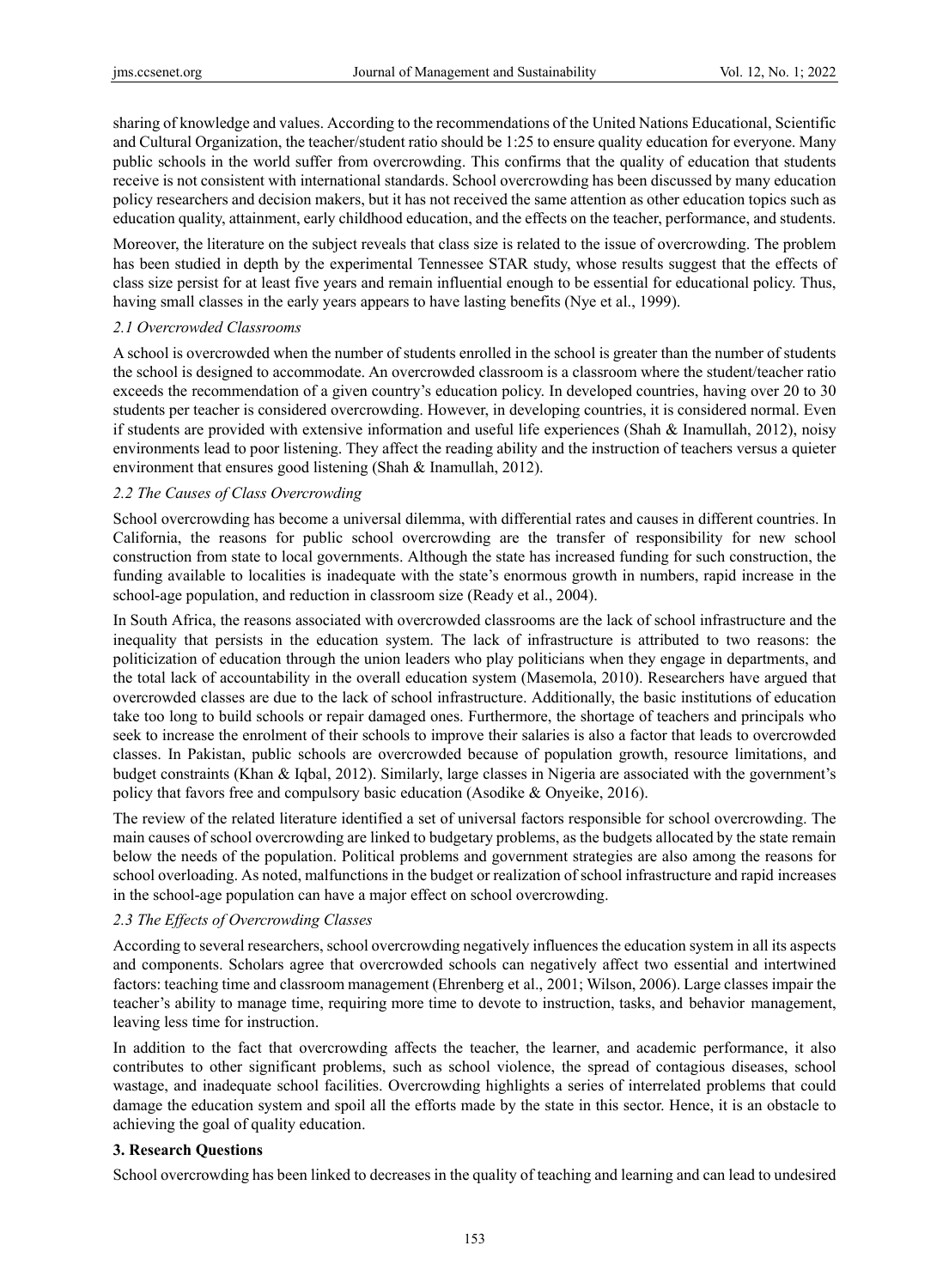effects on the achievement of educational goals. Despite the efforts made by the Algerian education sector to overcome school overcrowding, Algerian schools still suffer from overcrowding, hindering the process of providing quality teaching/learning.

In this context, this paper aims to address the following question:

What are the main factors behind school overcrowding in the new city, Ali Mendjeli?

The current article attempts to analyze the situation of school overcrowding in this city to identify the gap.

#### **4. Method**

#### *4.1 Context of the Study*

The new city, Ali Mendjeli, is a recently built town. Its creation was determined by a policy of development and urban planning at the regional level. Created within the framework of the urban development masterplan of the Constantine Group, it was approved by Interministerial Decree  $N^{\circ}$  16 of 28/01/1988. Its creation was confirmed within the framework of the masterplan for urban development and planning of the Constantine Group, and it was approved by Executive Decree N° 98/83 of 25/02/1998.

The new Ali Mendjeli city is destined to decongest the city of Constantine in terms of housing and facilities. It was initially established with an area of 1,500 ha. However, with the new extensions (west and south), it has spread over 2,178 ha. The city is intended to accommodate 300,000 inhabitants.

Ali Mendjeli has witnessed an important population transfer, coming mostly from the slum areas and neighborhoods of the old city or neighborhoods affected by landslides since the 90s. Despite the planned program of realization of new schools in this city (20 school groups in the five-year program 2010−2014), its public schools are still suffering from overcrowding issues.

#### *4.2 Data Collection Methods*

A qualitative approach was adopted in this study. The data collection methods included a face-to-face semi-directive questionnaire and an interview. Additionally, a discourse analysis was conducted on a corpus of all written discourse in newspapers (declarations of the Minister of National Education, and defers from the actors of the educational sector). SPSS software version 21 was used to process the questionnaires. Data analyses enable a clear display of the gathered data and a more readable presentation of the results relating to school overcrowding problems in Algeria, specifically in the new city, Ali Mendjeli.

#### *4.3 Selection of Interviewees*

The Executive Decree No. 90−174 of June 9, 1990, established the organization and functioning of the education services at the state level. The Directorate of Education is responsible for the management of activities and pedagogical tasks in educational establishments under this sector. Such activities include the development of schools, updating of the school map, and the evaluation of the educational needs of the state.

On this basis, staff from the Directorate of Education of the State of Constantine have been interviewed. Five employees from the following department were selected: the Programming and Monitoring Department, the Statistics Department, and the Educational Organization Department. Only 14 employees participated in the study, as one office manager did not participate due to a heavy workload. The participants were asked about the causes of overcrowding in public elementary schools in Ali Mendjeli in Constantine, Algeria.

## **5. Results and Discussion**

## *5.1 Situation of the Problem*

After analyzing the documents provided by the statistical service of the Directorate of Education, it has been concluded that 75% of the public elementary schools in Ali Mendjeli are affected by school overcrowding. The number of students per class exceeds 50 students in several schools and does not exceed 10 students in some others (e.g., Neighborhood Unit 20, the western extension).

School overcrowding reaches its peak in the following areas: neighborhood Unit 20, 14, and, 12, the western extension. It can be understood that this is due to the number of people relocated to these areas and the delay in building schools accompanying the new housing.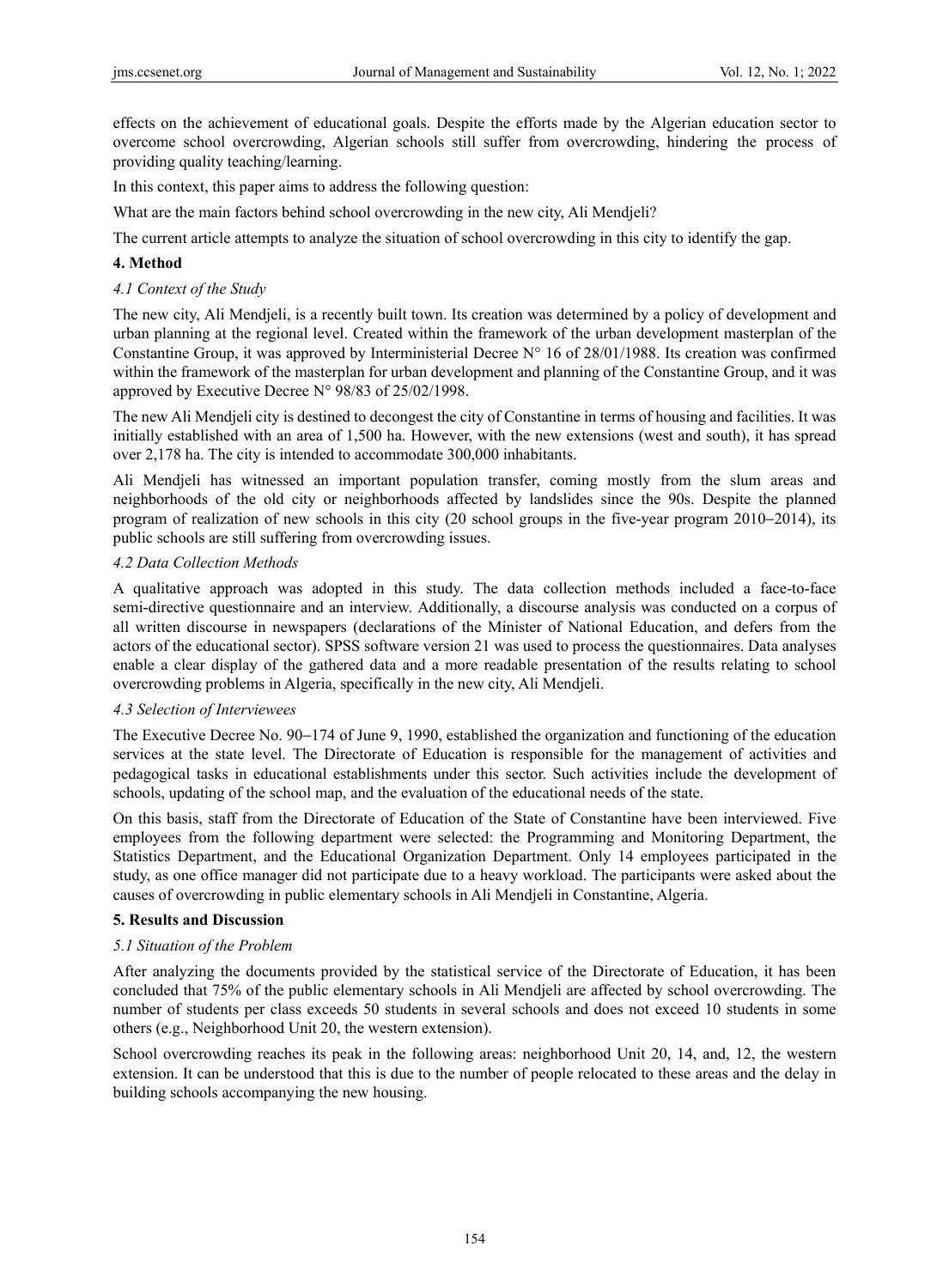#### 5.2 Causes of Schools Overcrowding

#### 5.2.1 Factors Related to Planning



Figure 1. Factors related to planning

Figure 2 demonstrates that the factors causing school overcrowding in the public elementary schools of Ali Mendjeli are the result of poor school planning. It is clear that the main factor is the relocation of the population in a hierarchical and uncoordinated manner, with a percentage of 74%. This led to an unexpected increase in the school-age population, which created intense pressure on existing schools. Other secondary factors include the increase in the population (10%), failure to respect the school map (11%), and the poor estimation of needs (5%).

5.2.2 Factors Related to Programming



Figure 2. Factors related to programming

The data reported in Figure 2 present the causes of the overcrowding of public elementary schools in Ali Mendjeli. These factors are related to the mismanagement of programming new schools and using existing ones. The primary cause is the delay in the construction of new schools, with a percentage of 79%. Additionally, the lack of schools that make up  $(10\%)$  and the schools built but not put into operation because of a lack of pedagogical supervision and school facilities (11%) have contributed significantly to school overcrowding.

All the participants in the survey confirmed the problem of public elementary school overcrowding has existed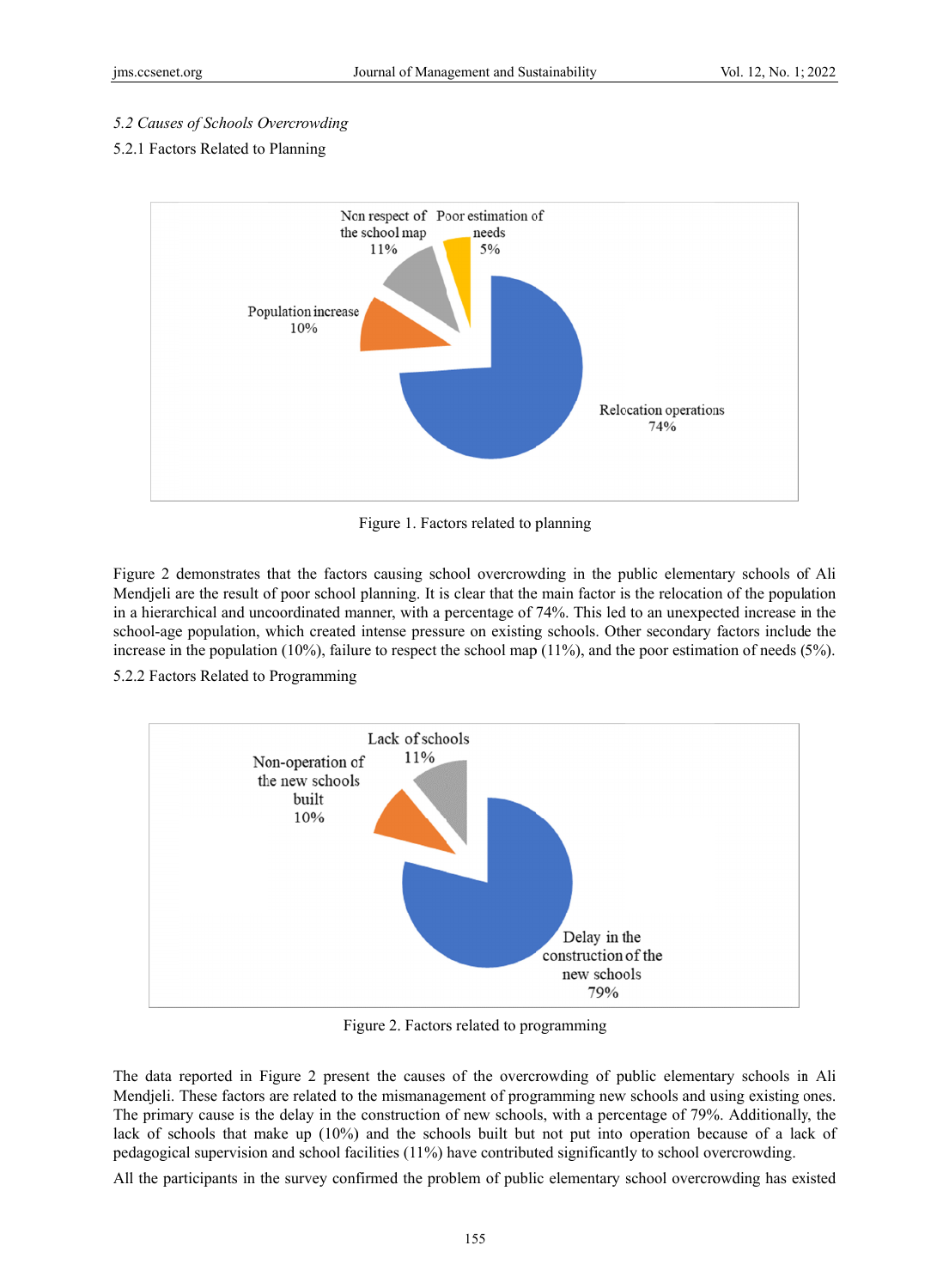since the creation of Ali Mendjeli, and especially after the relocation to this city. This problem is also growing distinctively over time. The teacher/pupil ratio varies between 54 and 10, which shows a clear imbalance in the school map.

According to a statement from an official in the Directorate of Education Department: "we don't get precise information. They just inform us when there is a rehousing without specifying the number of children enrolled. We need a detailed balance sheet of children enrolled to be able to manage the school transformations from one school to another before the start of the school year." It was concluded there was a lack of coordination between the Directorate of Education and the department responsible for rehousing the city operations.

Despite the efforts of the state to enhance the education sector through large budgets allocated for the construction of new schools, the lag in the planning and programming process and the lack of communication between stakeholders has led to a creation of the problem. School construction operations have been delayed, and rehousing operations are poorly managed, which affects the balance of the school map and leads to overcrowding in schools.

A study was conducted through a managerial analysis to detect anomalies in the realization of public elementary schools of the five-year program from 2010−2014 in Constantine. Using the Delphi method, the results of this study revealed that the majority of elementary schools projects were failing. The study identified 14 factors of failure. The most influential factor is the delay in all phases of the project (study and realization), the overspending of the initial budget, and the poor communication between the stakeholders (Terrai, 2016).

#### **6. Conclusion**

Although Algeria, after independence, has set enhancing its education sector as a priority and devoted heavy investment to the construction of a considerable number of schools to fill the deficit in the school building stock, the problem has not yet been solved.

This study has analyzed the classroom overcrowding in Algeria through the case of public elementary schools in the new city, Ali Mendjeli. The results of the study have revealed that school overcrowding is caused by two dominant factors related to planning and programming. These factors are reflected to the delay in the construction of schools and the poor management of the successive relocation operations that the city has experienced for several years. Additionally, the poor communication and coordination between the stakeholders and policy makers has deepened the gap.

The current study recommends that school construction planning should be launched in parallel with housing construction; stakeholders responsible for school construction must ensure new schools are not delayed in their completion. This requires ongoing communication with stakeholders and policymakers to understand their needs and expectations resolve problems as they arise, manage conflicts of interest, and foster the appropriate participation of stakeholders in project decisions.

The education sector is everyone's responsibility. The ministry of education, the education departments, the people in charge of implementing state programs, parents and their associations, teachers and their unions, and students have a responsibility and interest in fostering quality education. Communication is essential to ensure good collaboration among stakeholders. This communication is part of the planning and programming. It is the key to meeting students' needs and better achieving governmental objectives.

## **Acknowledgments**

Special thanks to the DGRSDT (Algerian Ministry of Higher Education and Scientific Research) for its unconditional support and help.

## **References**

- Asodike, J. D., & Onyeike, V. C. (2016). Managing large classes in developing countries. *Global Journal of Educational Research*, *15*(1), 31−39. https://doi.org/10.4314/gjedr.v15i1.4
- Ehrenberg, R. G., Brewer, D. J., Gamoran, A., & Willms, J. D. (2001). Class size and student achievement. *Psychological Science in the Public Interest*, *2*(1), 1−30. https://doi.org/10.1111/1529-1006.003
- Khan, P., & Iqbal, M. (2012). Overcrowded classroom: A serious problem for teachers. *University of Science and Information Technology*, *49*, 10162−10165.
- Masemola, L. (2010). *Lack of classrooms puts kids under pressure*. IOL. Retrieved from https://www.iol.co.za/?fbclid=IwAR0beJFKy1IvkKWhrk2v3Rp36IVDkTJxJbK9kiwD8GEHOOBvMrNnG Z3QIn4